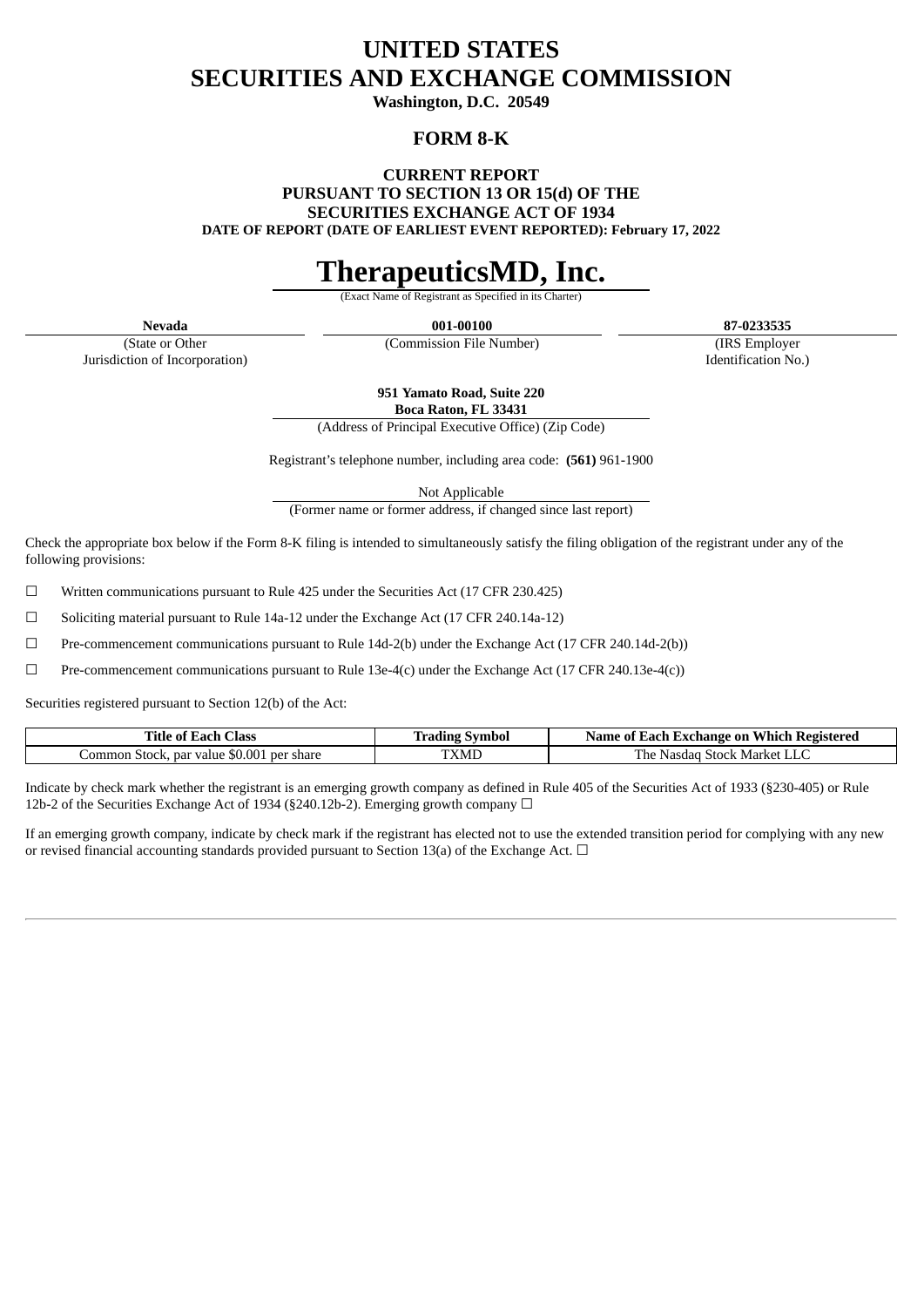#### Item 5.02 Departure of Directors or Certain Officers; Election of Directors; Appointment of Certain Officers; Compensatory Arrangements of **Certain Officers.**

On February 17, 2022, Mr. Robert G. Finizio notified TherapeuticsMD, Inc., a Nevada corporation (the "Company"), of his decision to resign from the board of directors of the Company and as Vice Chair thereof, effective immediately. Mr. Finizio's resignation is not due to any disagreement between the Company and Mr. Finizio on any matter relating to the Company's operations, policies, or practices.